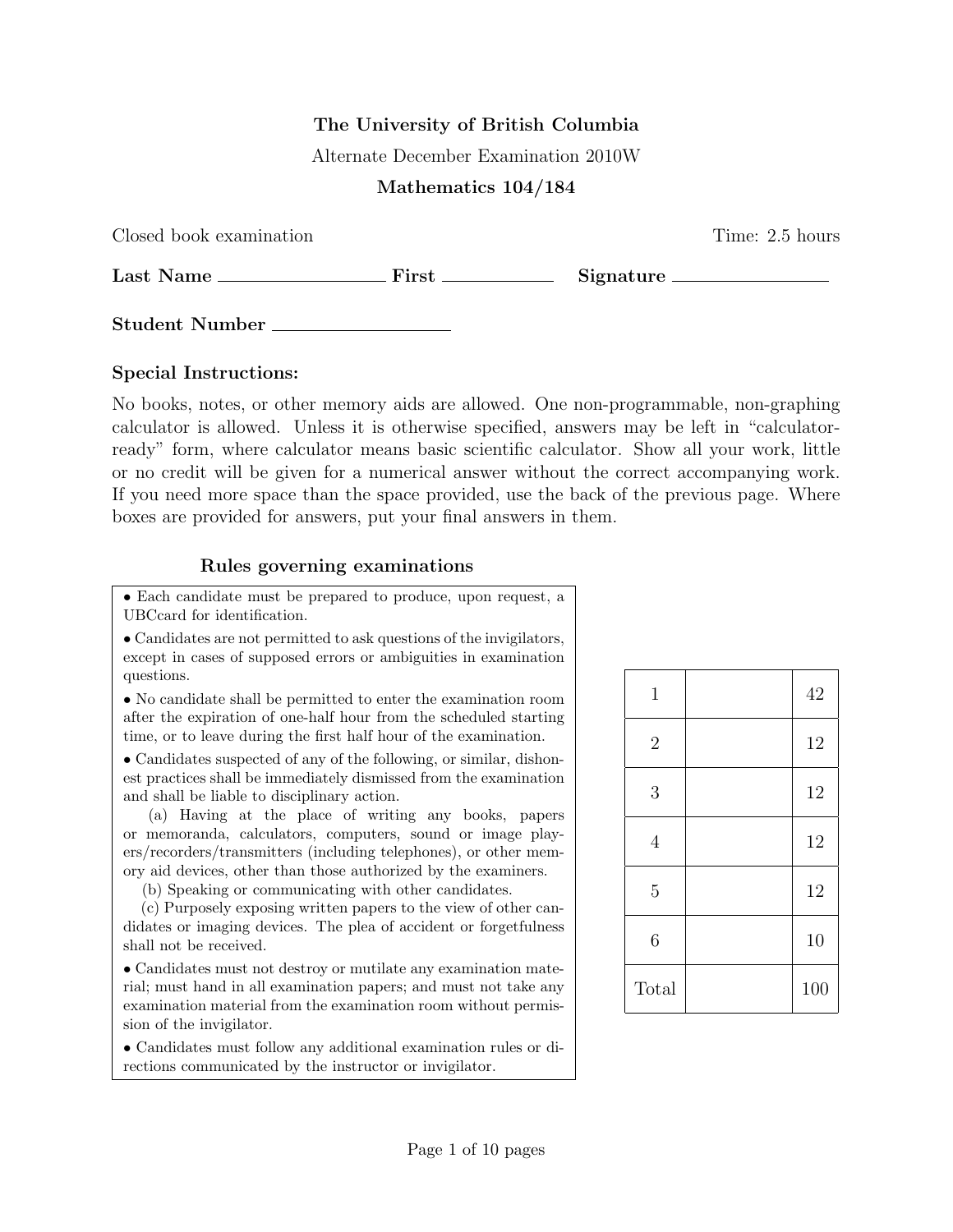[42] 1. Short Problems. Each question is worth 3 points. Put your answer in the box provided and show your work. No credit will be given for the answer without the correct accompanying work.

(a) Evaluate 
$$
\lim_{x \to 2} \frac{x^2 + x - 6}{3x^2 - 5x - 2}
$$
.

| Answer: |  |
|---------|--|
|---------|--|

(b) If 
$$
\lim_{x \to \infty} g(x) = 6
$$
 and  $\lim_{x \to \infty} \frac{g(x)}{f(x) - 1} = 3$ , find  $\lim_{x \to \infty} f(x)$ .

| Answer: |  |
|---------|--|
|         |  |

(c) How many years will it take for \$10,000 to grow to \$12,000 if it is invested at 12% annual interest compounded quarterly? You may leave your answer in calculator-ready form.

Answer:

(d) A drug that stimulates reproduction is introduced into a colony of bacteria. After t minutes, the number of bacteria is given approximately by

$$
N(t) = 1000 + 30t^2 - t^3, \quad t \ge 0.
$$

When is the rate of growth  $N'(t)$  decreasing?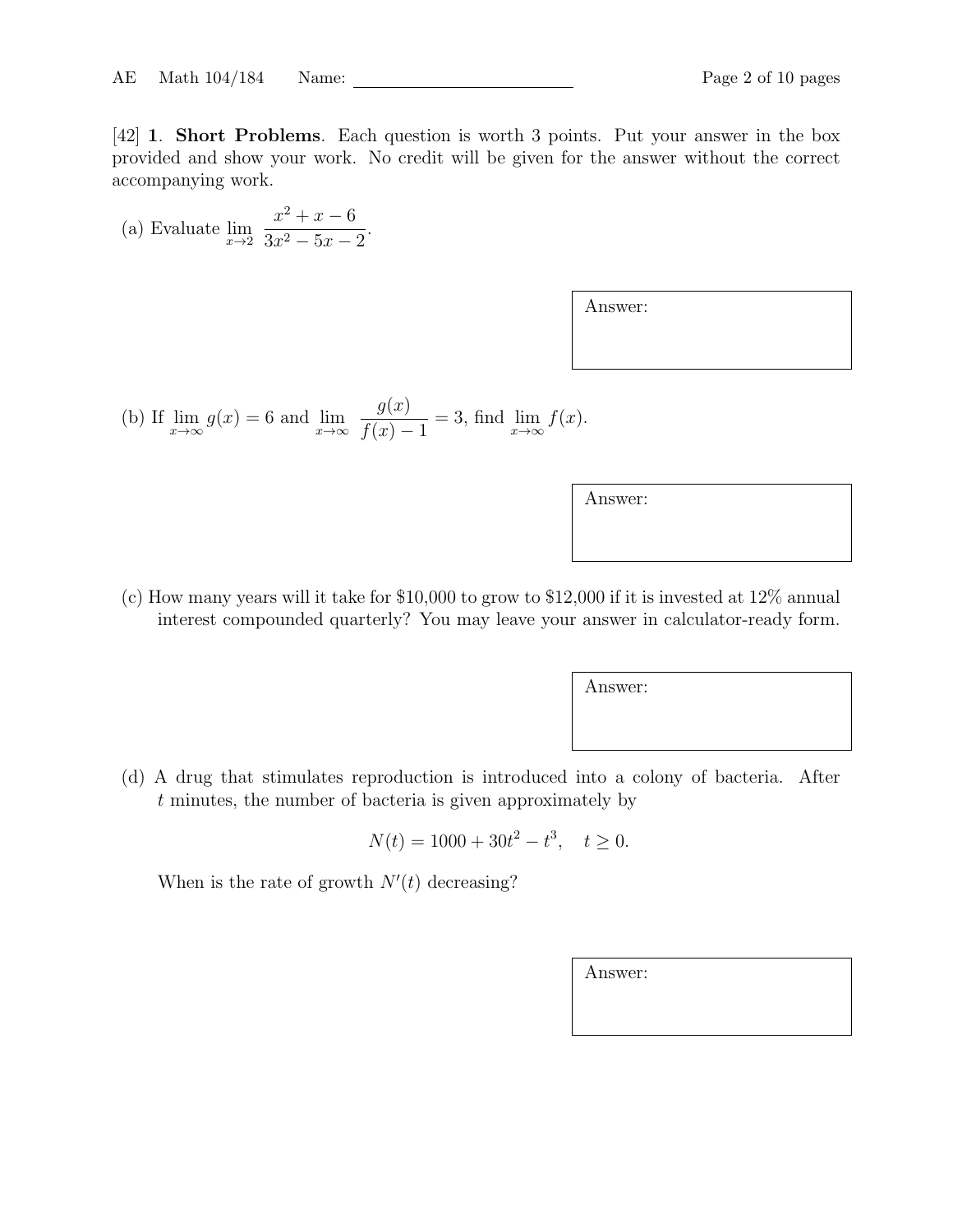(e) If a function  $y = f(x)$  is differentiable at  $x = 3$  and  $f'(3) = 5$ , find the limit  $\lim_{x\to 3}$  $x^2-3x$  $f(3) - f(x)$ .

Answer:

(f) Find the slope of the graph of  $y = \ln(f(2x))$  at  $x = 1$ , where  $f(2) = 3$  and  $f'(2) = -5$ .

Answer:

(g) You are using the Newton-Raphson Method to approximate a solution of an equation  $f(x) = x$ , and you make an initial guess  $x_0 = 3$  to the solution. If the tangent line to  $y = f(x)$  at  $x = 3$  has the equation  $y = 5x - 7$ , what is the next approximation  $x_1$  to the solution?

Answer:

(h) Find the equation of the tangent line to the graph of  $y = x \ln x$  at  $x = 1$ .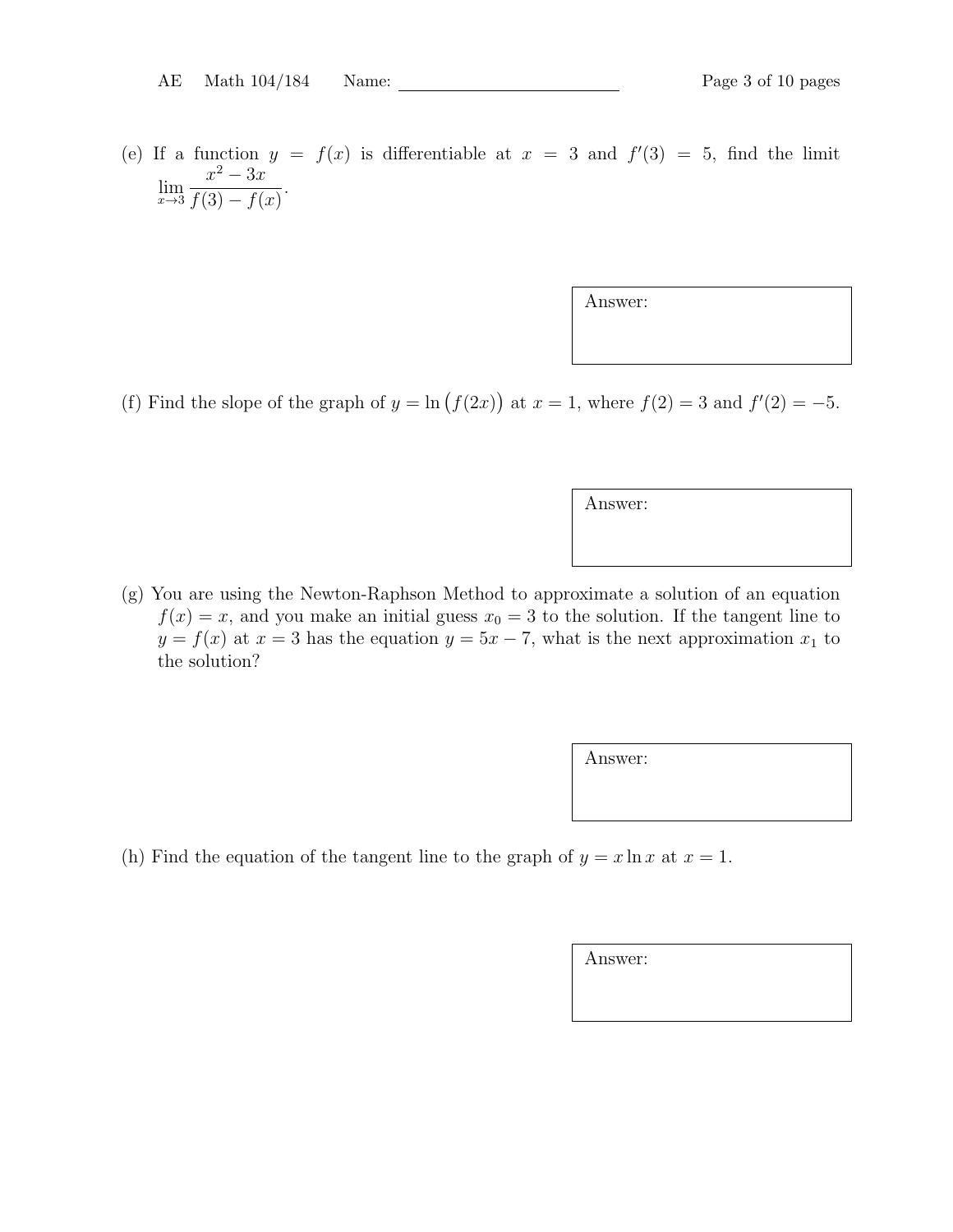(i) If the derivative of  $f(x)$  is given by  $f'(x) = \frac{2 \ln x}{x}$  $\boldsymbol{x}$ , find the interval or intervals on which  $f(x)$  is concave down.

Answer:

(j) A racing car travels along the ellipse  $x^2 + 2y^2 = 9$ , where x and y are measured in kilometers. When the car is at the point  $(1, 2)$ , the x-coordinate of the point is changing at the rate of 3 kilometers per minute. How fast is the y-coordinate changing at that moment?

Answer:

(k) Find the global maximum and global minimum of the function  $f(x) = x^{2/3}$  on the interval  $[-1, 8]$ .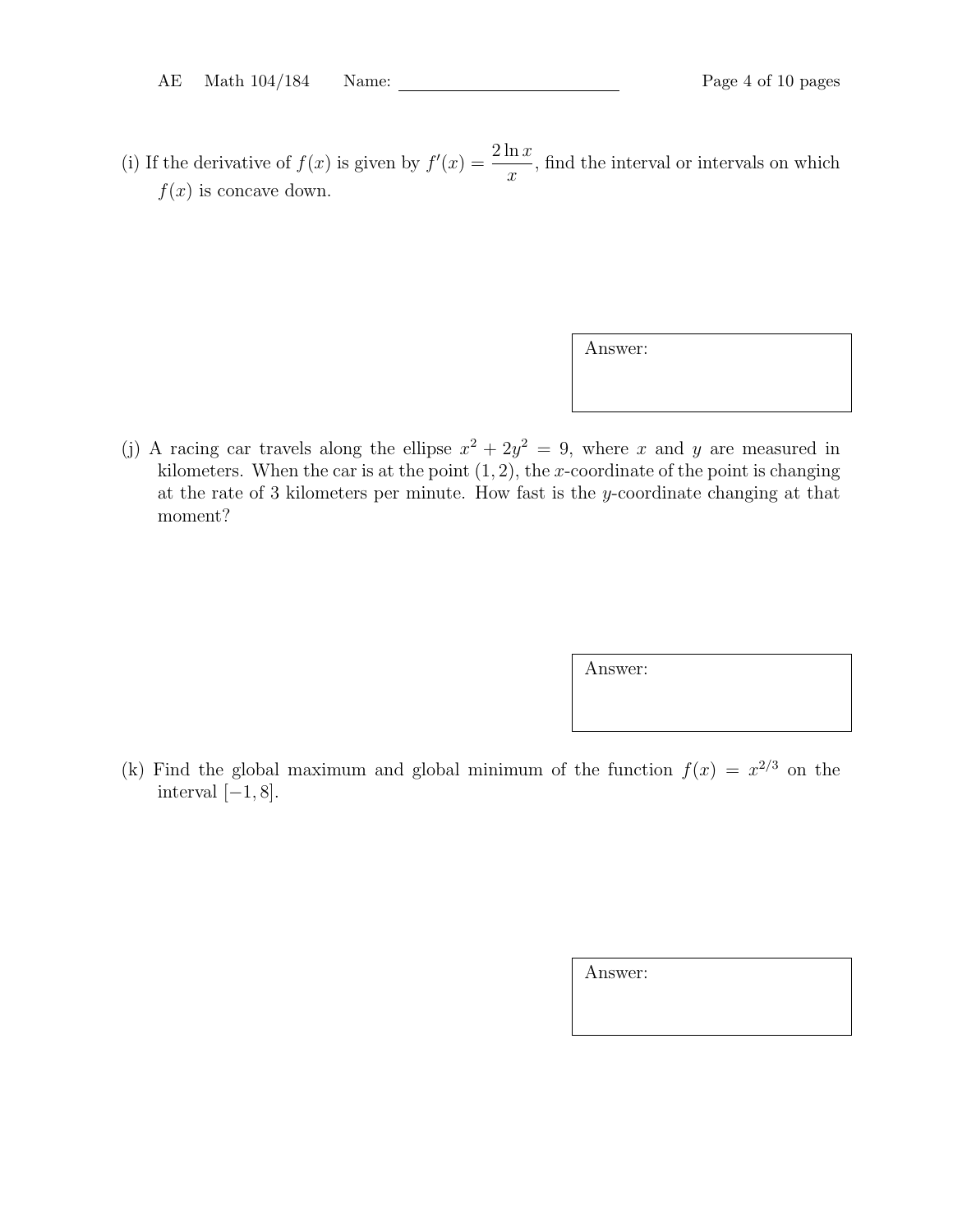(l) Find the value of the constant a such that  $f(x) = a \sin(2x) + x \cos x$  has a critical point at  $x = \pi$ .

Answer:

(m) Let  $p_3(x) = c_0 + c_1x + c_2x^2 + c_3x^3$  be the third degree Taylor polynomial for the function  $f(x) = e^{2x+1}$  at  $x = 0$ . Determine the value of  $c_3$ .

Answer:

(n) Use the linear approximation to  $\ln x$  at  $x = 1$  to estimate  $\ln(0.8)$ .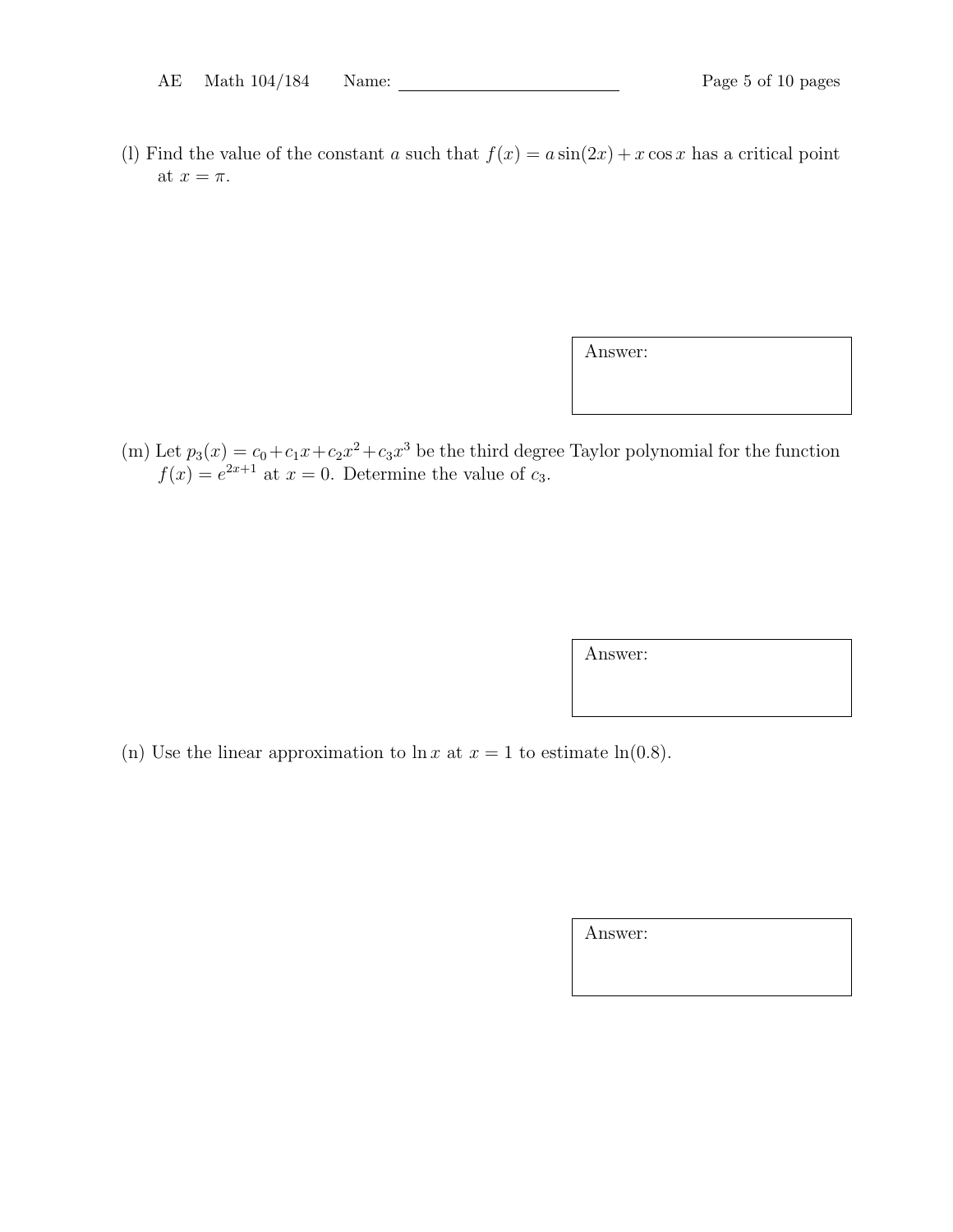Long Problems. In questions 2-6, show your work. No credit will be given for the answer without the correct accompanying work.

[12] 2. (a) Find an equation of the tangent line to the curve

$$
x^3 + xy^2 + y^3 = 13
$$

at the point  $(1, 2)$  on the curve. Please simplify.

(b) Use a suitable linear approximation (tangent line approximation) to estimate the  $x$  coordinate of the point on the curve whose y-coordinate is  $\frac{31}{16}$ 16 . A calculator-ready answer is enough.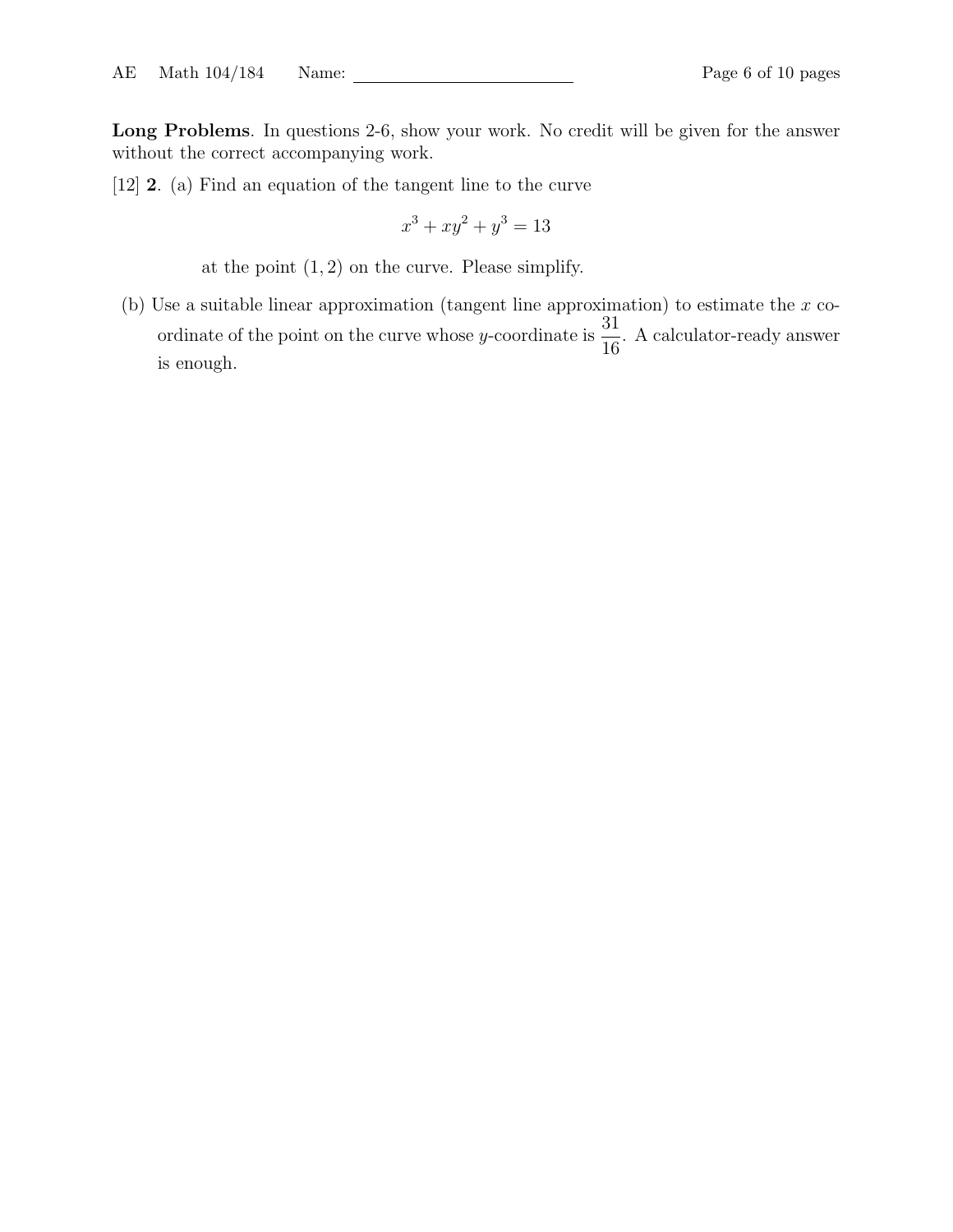[12] 3. A city's supply of an herb comes from many small home businesses. The supply q of the herb is a function of the street price  $p$ . The *Elasticity of Supply* is by definition equal to

$$
-\frac{p}{q}\frac{dq}{dp}.
$$

Suppose that a city's weekly supply  $q$  of the herb, in millions of grams, is related to the street price  $p$ , in dollars per gram, by the equation

$$
p^3 + p = 2q^3 + q^2 + 10.
$$

Calculate the elasticity of supply when  $p = 3$ . Please simplify. Note that when  $p = 3$  we have  $q = 2$ .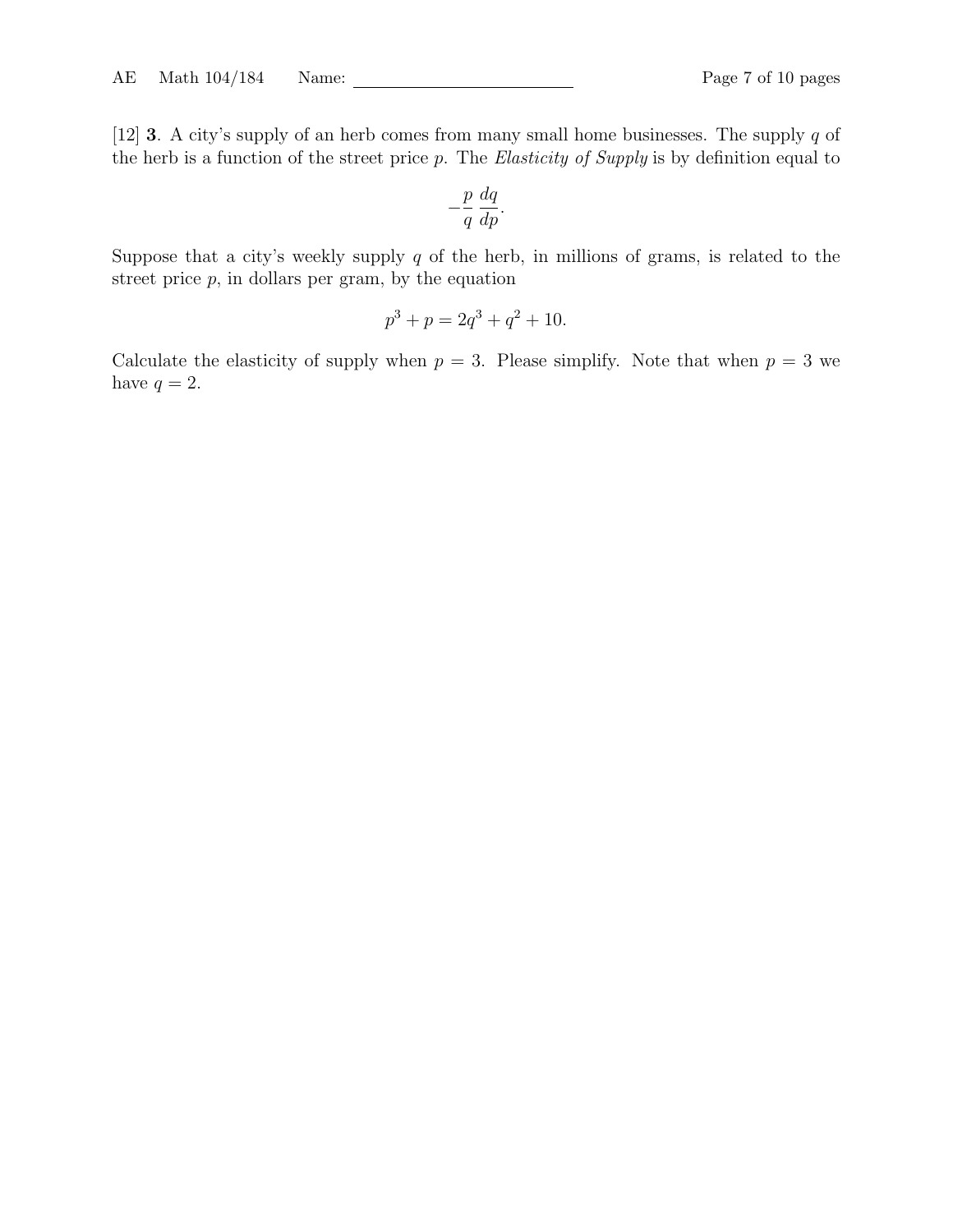[12] 4. It costs a small firm  $C(q)$  dollars to produce q kilograms of a certain chemical, where

$$
C(q) = 3q^{4/3} + 50q + 10,000.
$$

The *average cost* of production per kilogram is defined to be  $C(q)/q$ . Use calculus to find how many kilograms the firm should produce in order to minimize the average cost of production per kilogram. Please simplify. You need not justify that your calculation actually minimizes average cost.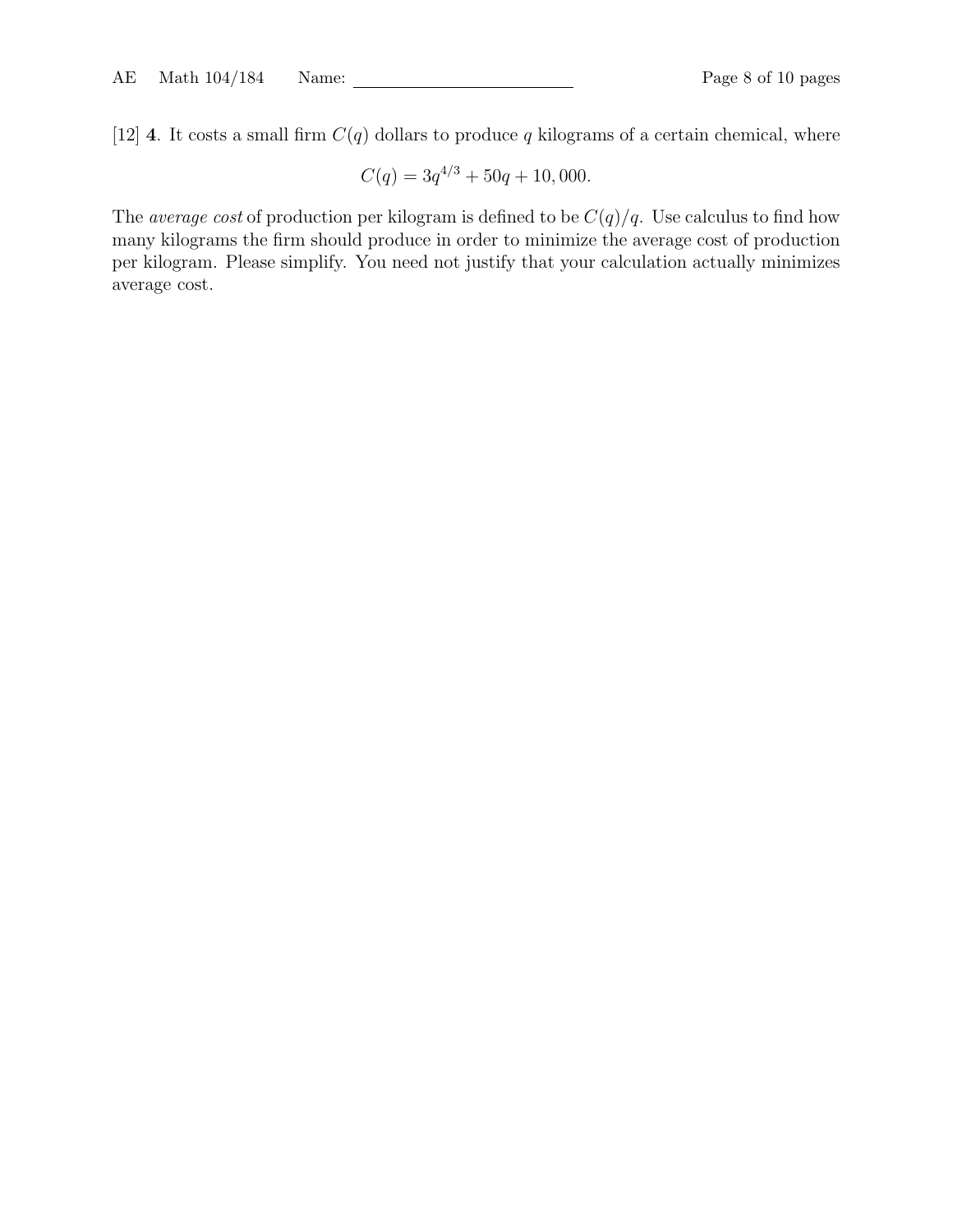[12] 5. A small manufacturer wholesales leather jackets to a number of specialty stores. The monthly demand from these stores for the jackets is described by the demand equation

$$
p = 400 - 50q.
$$

Here  $p$  is the wholesale price, in dollars per jacket, and  $q$  is the monthly demand, in thousands of jackets. Note that the demand equation makes no sense if  $q \geq 8$ . The manufacturer's marginal cost function is given by the equation

$$
\frac{dC}{dq} = \frac{800}{q+5}.
$$

Determine the number of jackets that must be sold per month to maximize monthly profit. You do not need to justify that your answer provides the maximal profit.